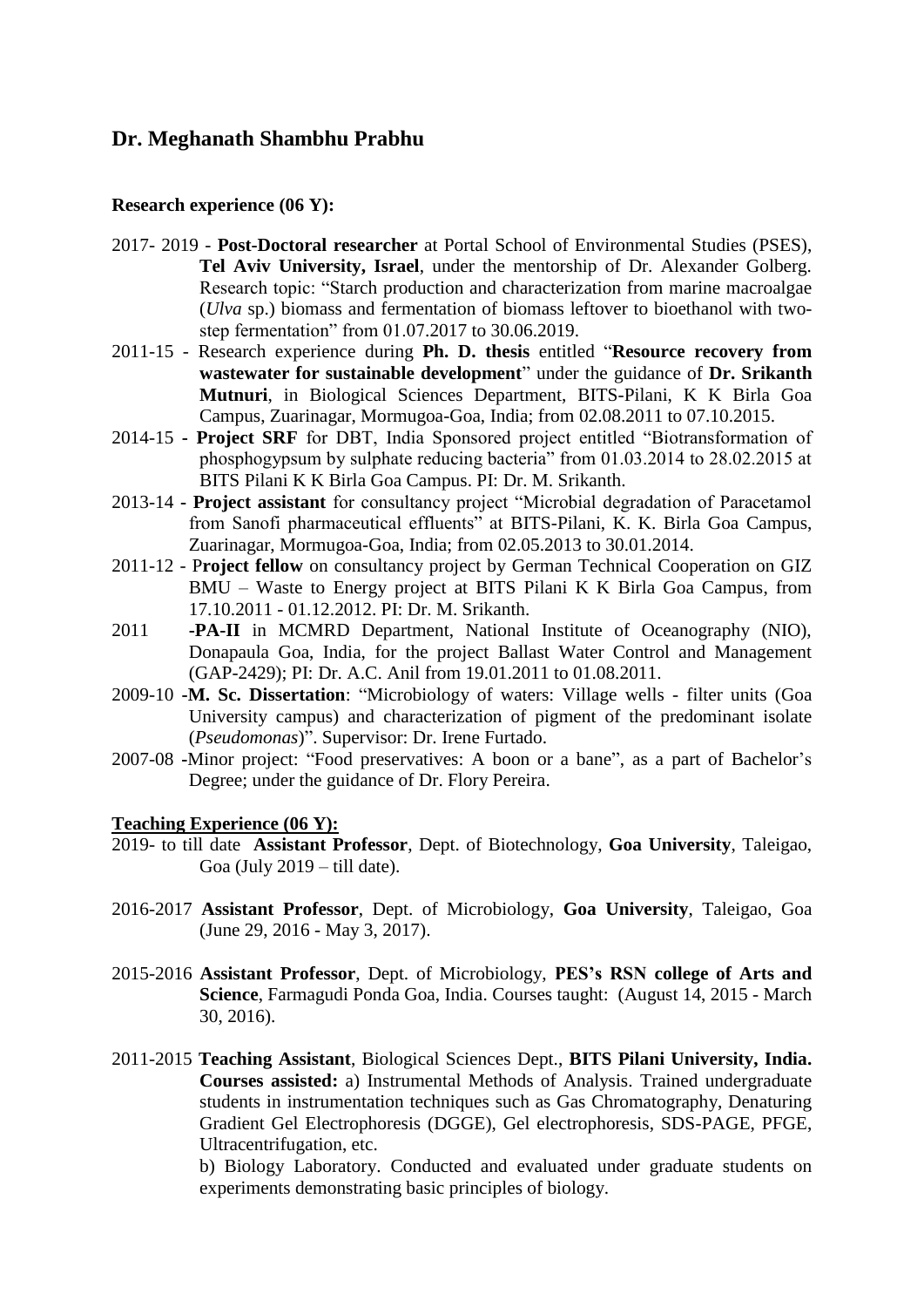c) General Biology Course. Taught and evaluated general biology concepts of undergraduate students.

## **Work Experience:**

Worked in Sterile unit IX of CIPLA Pharmaceuticals, Verna-Goa, as Microbiology Analyst from 02.08.2010 to 18.01.2011. Responsible for environment monitoring sterile production area, air and water sampling and its analysis for microbial sterility, BET test for water and pharmaceuticals.

#### **Master thesis guided (06)**

- 1. Anchit Parker and **Meghanath Prabhu** (2017). Preparation of bioformulation having anti plant pathogenic activity and plant growth promoting properties. Dept. of Microbiology, Goa University.
- 2. Prajakta Patil and **Meghanath Prabhu** (2017). Biotransformation of phosphogypsum to calcium carbonate by *Bacillus* sp. strain GUMP2. Dept. of Microbiology, Goa University.
- 3. Purva Sadhale and **Meghanath Prabhu** (2017). Bio-ethanol production from cooked rice waste- a sustainable solution for energy crisis and waste management. Dept. of Microbiology, Goa University.
- 4. Srutika Borker and **Meghanath Prabhu** (2017). Bio-methane potential of marine algal biomass. Dept. of Microbiology, Goa University.
- 5. Nazira Brito and **Meghanath Prabhu** (2017). Alternative method for detection of amylase producing microorganisms. Dept. of Microbiology, Goa University.
- 6. Oreste Rego and **Meghanath Prabhu** (2017). Nutrients recovery from wastewaters using sustainable environmental technology. Dept. of Microbiology, Goa University.

## **Honours and Awards:**

- 1. Received **DST SERB-National Post-Doctoral Fellowship** (N-PDF) award on October 2017 for duration of two years (did not take up the award as I already got enrolled for Post-doctoral research at Tel Aviv University).
- 2. Received **Sir Ratan Tata Foundation Post-doctoral Fellowship** award in September 2017 at Tel Aviv University.
- 3. Received **Post-doctoral research fellowship of Tel Aviv University**, Israel for the year 2017-18.
- 4. Selected for Indo-German Center for Sustainable development **(IGCS)** summer school 2013 at **RWTH Aachen University, Aachen Germany** on **Indian and German water and waste management scenarios;** was among ten Indian students to attend this summer school form 2-14 July 2013.

## **Scientific and Technical Advisor:**

- 1. **Chief technical officer (CTO)** at Residential Biogas LLP, Tel Aviv, Israel from 10<sup>th</sup> July 2017 to  $18<sup>th</sup>$  October 2017. We were among top three at Climate Launchpad 2017- the Green Business Ideas Competition in Tel Aiv Israel and represented the global grand finals of the same at Cyprus.
- 2. **Technical advisor** at Goa Shipyard Limited (GSL), Vasco Goa Successful recommissioning of 10  $m<sup>3</sup>$  food waste based biogas plant (March 2017 to till date). Continuous monitoring and guidance regarding the operation of biogas plant from March 2017 till date.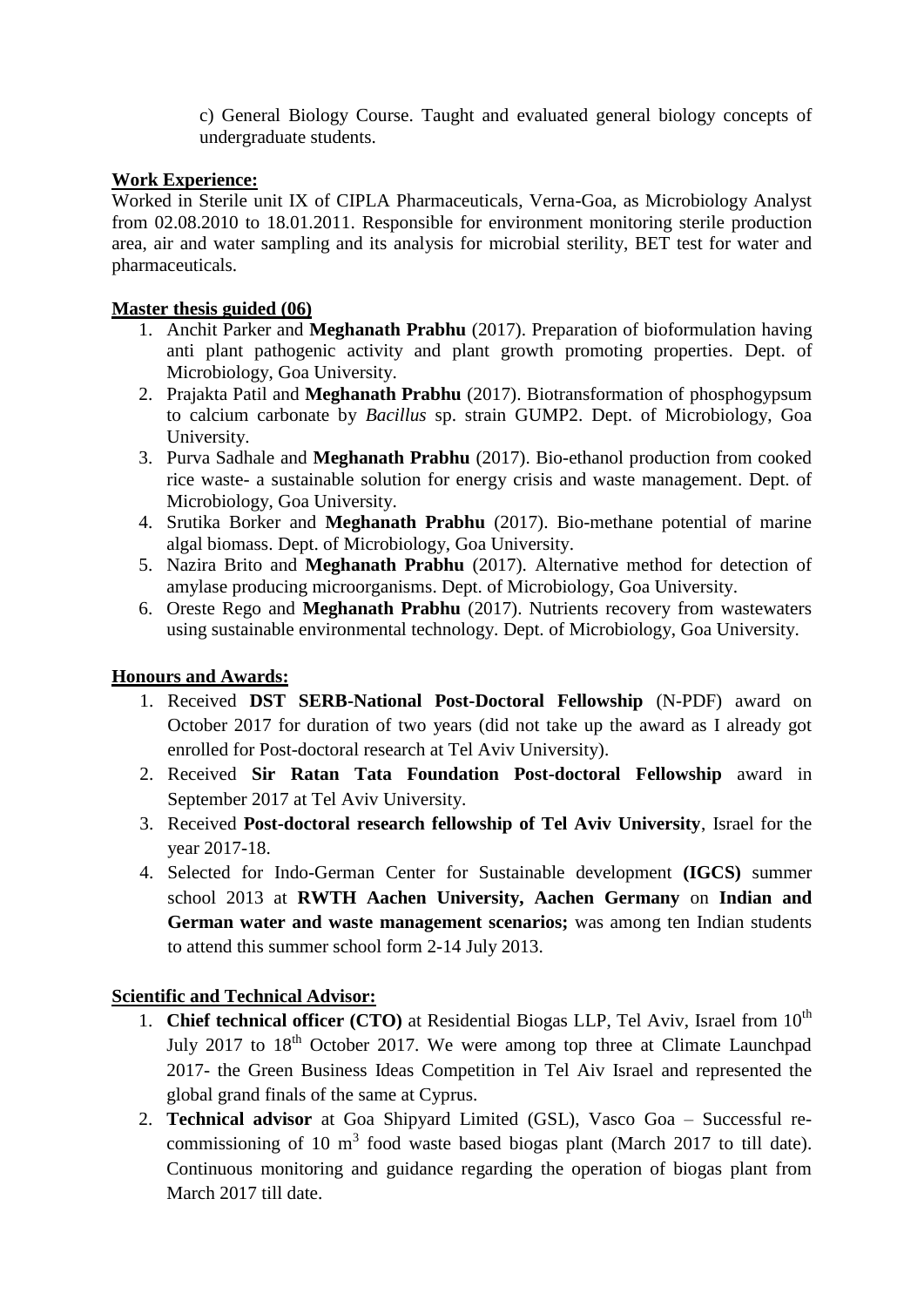3. **Research advisor** at Sustainable Bio-solutions LLP, BITS Pilani Goa – Guidance on sewage water treatment and resource recovery from wastes (2013-14).

## **Peer reviewed journal articles:**

- 1. **Meghanath Prabhu** & Srikanth Mutnuri (2014). Cow urine as a potential source for struvite production. *International Journal of Recycling of Organic Waste in Agriculture* 3 (1):49. DOI 10.1007/s40093-014-0049-z. ISSN: 22517715. IF- 1.185.
- 2. **Meghanath S. Prabhu**, Yogesh D. Walawalkar & Irene Furtado (2014). Purification and molecular and biological characterisation of the 1-hydroxyphenazine, produced by an environmental strain of *Pseudomonas aeruginosa*. *World Journal of Microbiology and Biotechnology.* 30:3091–3099. DOI 10.1007/s11274-014-1736-7. ISSN: 0959-3993. IF- 2.1
- 3. **Meghanath Prabhu**, Srikanth Mutnuri, Santosh Kumar Dubey and Milind Mohan Naik. (2014). One-Pot Rapid Synthesis of Face-Centered Cubic Silver Nanoparticles Using Fermented Cow Urine, A Nanoweapon Against Fungal and Bacterial Pathogens. *Journal of Bionanoscience*. 8: 1–9. ISSN: 1557-7910 E- 15577929.
- 4. R. K. Kunkalekar, **M. S. Prabhu**, M.M. Naik and A.V. Salker (2014) Silver-doped manganese dioxide and trioxide nanoparticles inhibitboth Gram positive and Gram negative pathogenic bacteria. *Colloids and Surfaces B: Biointerfaces* 113: 429– 434. ISSN: 09277765. IF- 4.3
- 5. **Meghanath Prabhu** and Srikanth Mutnuri (2016). Anaerobic Co-digestion of Sewage Sludge and Food Waste. *Waste management and research*. 34(4):307-15. DOI: 10.1177/0734242X16628976. ISSN: 0734-242X. IF-1.631.
- 6. Milind Mohan Naik, **Meghanath Shambhu Prabhu**, Sanika Naik Samant, Pranaya Milind Naik and Shilpa Shirodkar (2017). Synergistic action of silver nanoparticles synthesized from Silver resistant estuarine *Pseudomonas aeruginosa* strain SN5 with antibiotics against antibiotic resistant bacterial human pathogens. *Thalassas: An International Journal of Marine Sciences*. 33:1 73-80. **https://doi.org/10.1007/s41208-017-0023-4.** ISSN: 2366-1674. IF- 0.5
- 7. Milind Mohan Naik, **Meghanath Shambhu Prabhu** and Veda Manerikar (2018). The First report on AHL enhanced expression of virulence factor, hemolysin in Gram positive, *Listeria monocytogenes* isolated from dairy industry. *Indian J of dairy science*. 71(3); 313-318. ISSN 00195146

http://epubs.icar.org.in/ejournal/index.php/IJDS/article/view/75149/33663

- 8. **Meghanath Prabhu**, Alexander Chemodanov; Ruth Gottlieb; Meital Kazir; Omri Nahor; Michael Gozin; Alvaro Israel; Yoav Livney; Alexander Golberg. (2019). Starch from the sea: the green macroalga *Ulva* sp. as a potential source for sustainable starch production in the marine biorefinery. *Algal Research*. 37; 215-227. ISSN: 2211-9264. IF. 3.8
- 9. Meiron Zollmann, Arthur Robin, **Meghanath Prabhu**, Mark Polikovsky, Amichai Gillis, Semion Greiserman, Alexander Golberg (2019). Green Technology in Green Macroalgae Biorefinery. *Journal of Applied phycology*. (*Just Accepted*).
- 10. High-voltage pulsed electric fields preprocessing enhances extraction of starch, proteins and ash from marine macroalgae *Ulva ohnoi*. *ACS Sustainable Chemistry & Engineering.* (*Under revision-Manuscript ID: sc-2019-00380t.R1*).

## **Conference full papers (peer reviewed)**

1. **M. Prabhu**, M. Horvat, L. Lorenz, R.Otterpohl, T. Bettendorf, S. Mutnuri (2014). Terra Preta as an Alternative for the Management of Sludge from Wastewater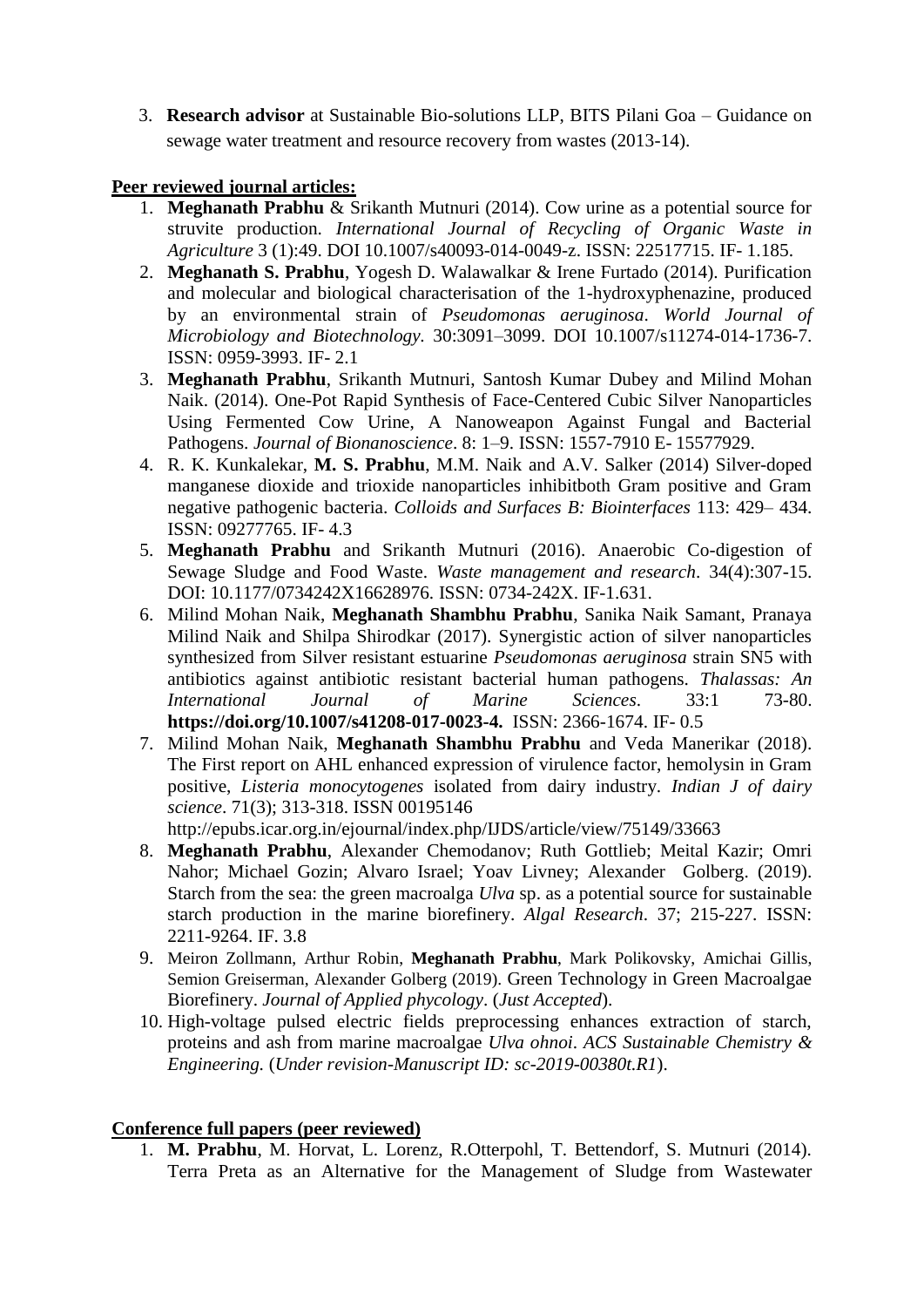Treatment Plants, in: Bettendorf, T.; Wendland, C.; Otterpohl, R. *Terra Preta Sanitation*. (29-31 August 2013) ISBN 978-3-00-046586-4.

2. **M. Prabhu**, M. Horvat, L. Lorenz, R.Otterpohl, T. Bettendorf, S. Mutnuri (2014). Effect of terra preta compost on growth of *Vigna radiata*, in: Bettendorf, T.; Wendland, C.; Otterpohl, R. *Terra Preta Sanitation*. ISBN 978-3-00-046586-4.

#### **Book Chapters**

- 1. **Meghanath Shambhu Prabhu** and Srikanth Mutnuri (2019). Advances and microbial techniques for phosphorus recovery in sustainable wastewater. In: Advances in Biological Science Research: A Practical Approach. Edited by Surya Nandan Meena and Milind Naik. Elsevier publisher, Vol 1. Page 275-289. ISBN: 978- 0-12-817497-5.
- 2. **Meghanath S Prabhu** and Milind M Naik (2018). Quorum Sensing Controlled Gene Expression Systems in Gram Positive and Gram Negative Bacteria. *in*: Recent Advances in Microbial Quorum sensing and Biofilm Formation (VOLUME 2) (Accepted, to appear in ).
- 3. Golberg A, Zollmann M, Prabu M, Palatnik, RR. Enabling bioeconomy with offshore macroalgae biorefineries. In Bioeconomy for Sustainable H.B. Singh Editor. Springer-Nature. *To appear October 2019*.

#### **Papers/posters presented in International Conferences:**

- 1. Meghanath Prabhu and Srikant Mutnuri. Anaerobic Co-digestion of Food Waste and Sewage sludge. Poster presentation at SPE.ZG - Student Chapter - Society of Petroleum Engineers, 4-7<sup>th</sup> March 2019, Zagreb, Croatia.
- 2. **Meghanath Prabhu**, Alexander Golberg, Alvaro Israel. Marine biorefinery with coproduction of salts, starch, lipids, ulvan, protein and cellulose from green macroalgae *Ulva ohnoi*. Oral Presentation at EUAlgae – European network for algal-bioproducts 26-27 February 2019, Madrid, Spain.
- 3. **Meghanath Prabhu**, Ruth Gotliv, Yoav Livney, Alvaro Israel, Alexander Golberg (2018). Seaweed as the potential source for starch production in an offshore biorefinery. Oral presentation at the Symposium on Innovations in Bioengineering Technologies in the Service of Humanity and Society. 28<sup>th</sup> March 2018, Tel Aviv Univeristy, Israel.
- 4. **Meghanath Prabhu**, Ruth Gotliv, Yoav Livney, Alvaro Israel, Alexander Golberg (2017). Starch extraction from the green macroalgae *Ulva* sp. for sustainable food systems. Oral presentation at the  $4<sup>th</sup>$  Conference of the Israel Society for Biotechnology Engineering (ISBE), December 17<sup>th</sup> 2017, Tel Aviv, Israel.
- 5. **Meghanath Prabhu** (Organizing committee member) for 2<sup>nd</sup> International Terra Preta Sanitation Conference and Decentralized wastewater system, 19-21 November, 2015 at BITS Pilani, K K Birla Goa campus.
- 6. **Meghanath Prabhu** and Srikanth Mutnuri (2014). Cow Urine as a potential source for Struvite production. Oral presentation at the  $3<sup>rd</sup>$  International Conference on Recycling and Reuse of Materials (ICRM 2014) 11-13 April 2014, at Kottayam, Kerala, India.
- 7. **M. Prabhu**, M. Horvat, L. Lorenz, R. Otterpohl, T. Bettendorf, S. Mutnuri. (2013). **Terra Preta as an Alternative for the Management of Sludge from Waste Water Treatment Plant.** Oral presentation at the 1st International Conference, Terra-Preta-Sanitation 2013, 28-31 August 2013, Hamburg University of Technology, Germany.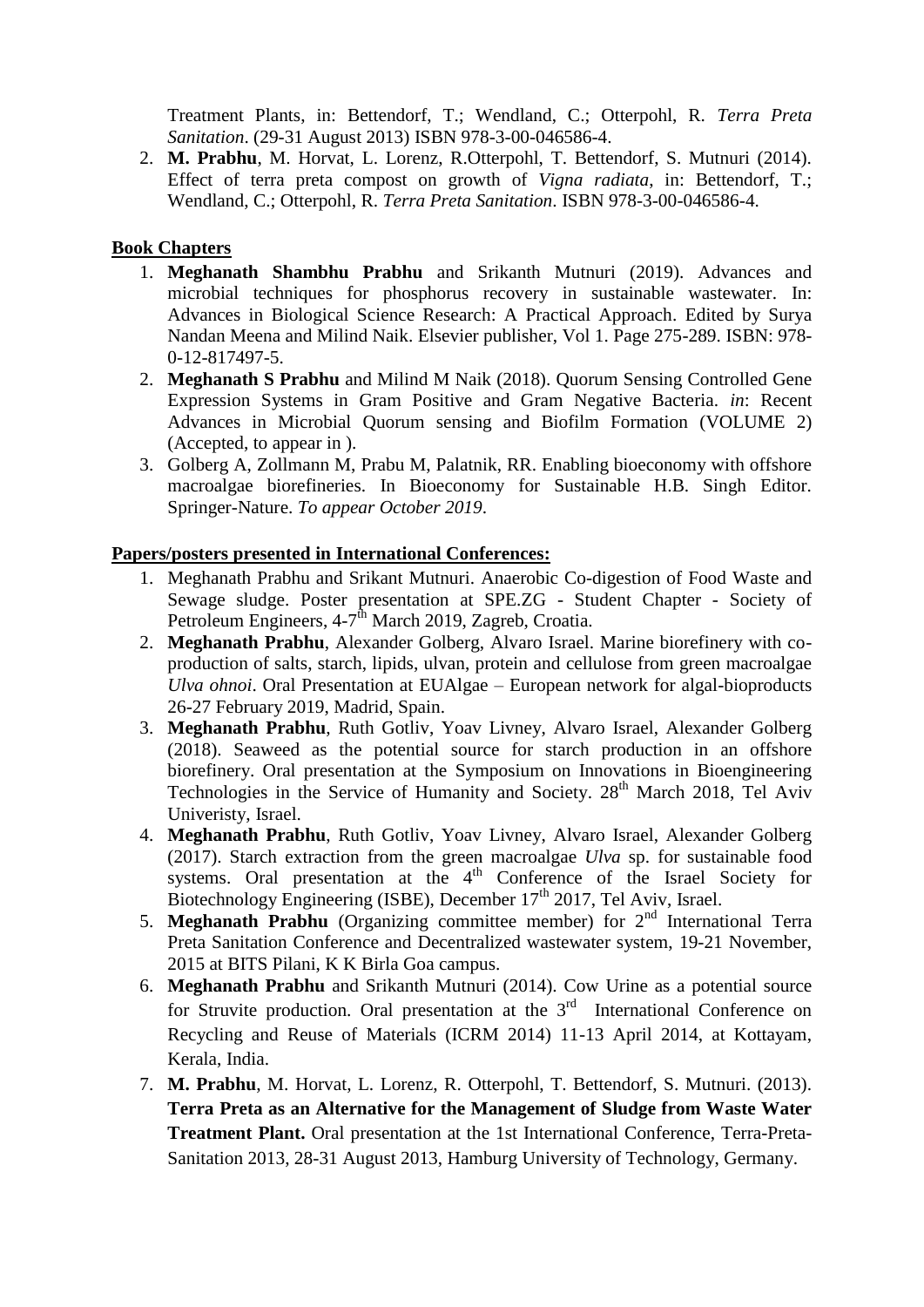- 8. **M. Prabhu**, M. Horvat, L. Lorenz, R.Otterpohl, T. Bettendorf, S. Mutnuri (2014). **Effect of terra preta compost on growth of** *Vigna radiate***.** Oal presentation at the 1st International Conference, Terra-Preta-Sanitation 2013, 28-31 August 2013 at Hamburg University of Technology, Germany).
- 9. Participated in  $4<sup>th</sup>$  Asia Pacific International Society of Microbial Electrochemistry and Technology (AP-ISMET), 13-16<sup>th</sup> Nov 2018, BITS-Pilani Goa, India

## **Papers/posters presented in National Conferences/workshops:**

- 1. **Meghanath Prabhu** and Oreste Rego (2017) Recovery of nutrients from wastewater using sustainable environmental technology. Poster presented at seminar organized by PES's RSN College of Arts and Science
- 2. **Meghanath Prabhu** and Srikanth Mutnuri (2016). Terra Preta as an Alternative for the Management of Sludge from Wastewater Treatment Plants. Oral Presentation at the Seminar New Frontiers in Microbiology and Applied Biology by Department of Microbiology St Xavier's College on 7-8<sup>th</sup> January 2016.
- 3. **Meghanath Prabhu** and Srikanth Mutnuri (2015). Community analysis of methanogens during anaerobic co-digestion using T-RFLP.  $(3<sup>rd</sup>$  best oral presentation) at one day state level seminar on "Archaea: Microbes of the third Domain of Life" 28 September 2015, at PES's SRSN college of Arts and Science, Ponda, Goa, India.
- 4. **Meghanth Prabhu** and Srikanth Putnuri (2015). Discovery of Methane, Uncovering the eerie marsh Will-o'-the –Wisp: It's a Gas! ( $2<sup>rd</sup>$  best poster award) at one day state level seminar on "Archaea: Microbes of the third Domain of Life" 28 September 2015, at PES's SRSN college of Arts and Science, Farmagudi, Ponda, Goa, India.
- 5. **Meghanth Prabhu** (Organizing committee member) Participated and presented posters entitled "Anaerobic Co-digestion of Septage and Solid Organic Waste for Energy Production" and "Anaerobic Co-digestion of Food Waste and Sewage sludge" in conference "Decentralized biogas digesters and their slurry management (DBDSM 2014)" 20-21 November, 2014 at BITS Pilani, K K Birla Goa campus.
- 6. **Meghanath Prabhu** (Organizing committee member) Interdisciplinary Research Workshop. Initiative under vision 2020, mission 2015. 14-15 November 2014. BITS Pilani K K Birla Goa Campus.
- 7. **Meghanth Prabhu** (organizing committee member) 3 rd Annual Toxinological Society of India-TSICON-2013; held at BITS- Pilani, K K BIRLA Goa campus, Goa.
- 8. **Meghanath Prabhu** and Srikanth Mutnuri (2012). Anaerobic digestion of septage and food waste – a waste to energy project in Nashik. (Oral presentation) at National convention on "Current and emerging trends in Indian Biogas and Bio-fertilizers development" at IIT Delhi during  $15{\text -}17^{\text{th}}$  September 2012. New Delhi, India.
- 9. **Meghanath Prabhu** (Organizing committee member) for "RNA to Protein, A Comprehensive Workshop" organised by BITS Pilani, K K Birla Goa Campus-India on 3 rd - 9 th June 2012.
- 10. Attended Sensitization Workshop and skill development training on sub megawatt scale biomass power generation for southern region at IISc Bangalore on  $26-27<sup>th</sup>$  April 2013.
- 11. Attended and volunteered for a four day **International symposium on Vector Borne Diseases** organized by NAVBD in collaboration with Goa University and Malarial Research Centre Goa.